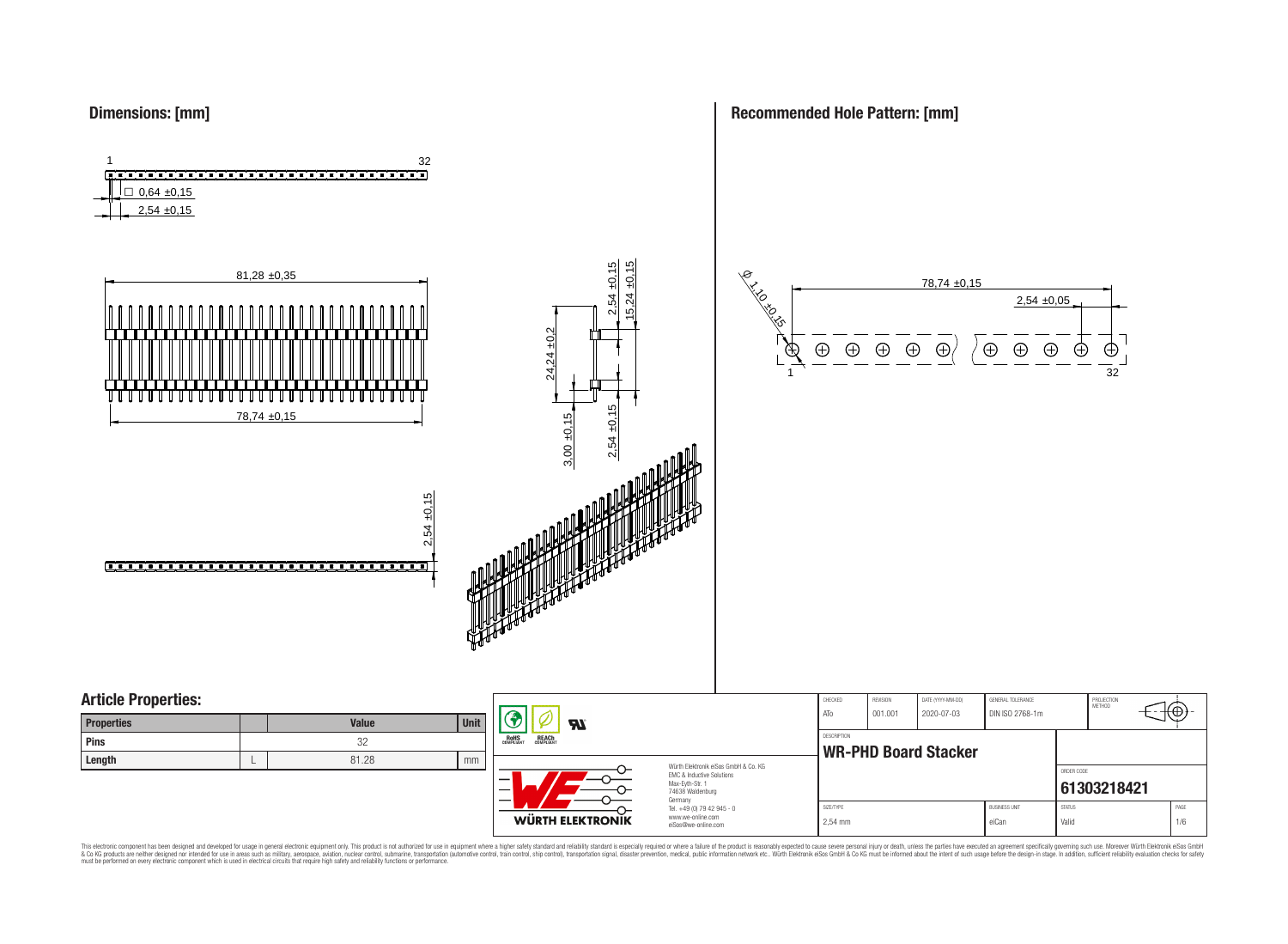# **Kind Properties:**

| <b>Properties</b> | <b>Value</b>     | <b>Unit</b> |  |  |  |  |
|-------------------|------------------|-------------|--|--|--|--|
| <b>Pitch</b>      | 2.54             | mm          |  |  |  |  |
| <b>Durability</b> | 25 Mating cycles |             |  |  |  |  |

# **Material Properties:**

| <b>Insulator Material</b>            | PA6T                |
|--------------------------------------|---------------------|
| <b>Insulator Flammability Rating</b> | $UL94V-0$           |
| <b>Insulator Color</b>               | <b>Black</b>        |
| <b>Contact Material</b>              | <b>Copper Alloy</b> |
| <b>Contact Plating</b>               | Gold                |
| <b>Contact Type</b>                  | Stamped             |

# **General Information:**

|--|

# **Electrical Properties:**

| <b>Properties</b>            |           | <b>Test conditions</b> | <b>Value</b> | Unit           | Tol. |
|------------------------------|-----------|------------------------|--------------|----------------|------|
| <b>Rated Current</b>         | ΙR        |                        |              | $\overline{A}$ |      |
| <b>Working Voltage</b>       |           |                        | 250          | V(AC)          |      |
| <b>Withstanding Voltage</b>  |           | min                    | 500          | V(AC)          |      |
| <b>Contact Resistance</b>    | R         |                        | 20           | $m\Omega$      |      |
| <b>Insulation Resistance</b> | $R_{ISO}$ |                        | 1000         | M <sub>2</sub> | min. |

# **Certification:**

| <b>RoHS Approval</b>  | Compliant [2011/65/EU&2015/863]     |
|-----------------------|-------------------------------------|
| <b>REACh Approval</b> | Conform or declared [(EC)1907/2006] |
| UL Approval           | E323964                             |

|  | W                                                             |                                                                                                                     | CHECKED<br>ATo       | REVISION<br> 001.001 | DATE (YYYY-MM-DD)<br>2020-07-03 | GENERAL TOLERANCE<br>DIN ISO 2768-1m |                        | PROJECTION<br>METHOD |             |
|--|---------------------------------------------------------------|---------------------------------------------------------------------------------------------------------------------|----------------------|----------------------|---------------------------------|--------------------------------------|------------------------|----------------------|-------------|
|  | DESCRIPTION<br>ROHS<br>COMPLIANT<br><b>REACH</b><br>COMPLIANT |                                                                                                                     |                      |                      | <b>WR-PHD Board Stacker</b>     |                                      |                        |                      |             |
|  | <b>WÜRTH ELEKTRONIK</b>                                       | Würth Elektronik eiSos GmbH & Co. KG<br>FMC & Inductive Solutions<br>Max-Eyth-Str. 1<br>74638 Waldenburg<br>Germany |                      |                      |                                 |                                      | ORDER CODE             | 61303218421          |             |
|  |                                                               | Tel. +49 (0) 79 42 945 - 0<br>www.we-online.com<br>eiSos@we-online.com                                              | SIZE/TYPE<br>2.54 mm |                      |                                 | <b>BUSINESS UNIT</b><br>eiCan        | <b>STATUS</b><br>Valid |                      | PAGE<br>2/6 |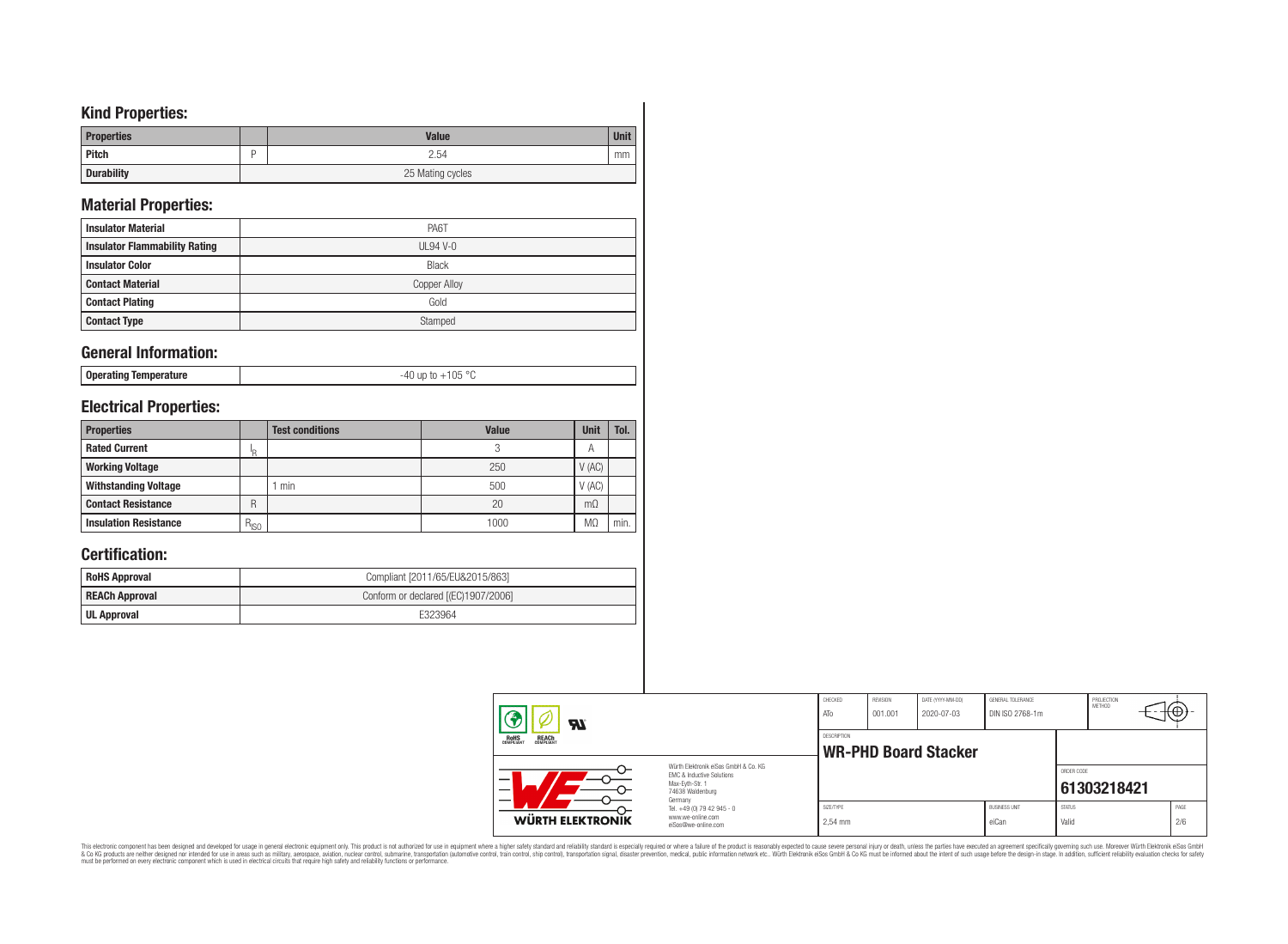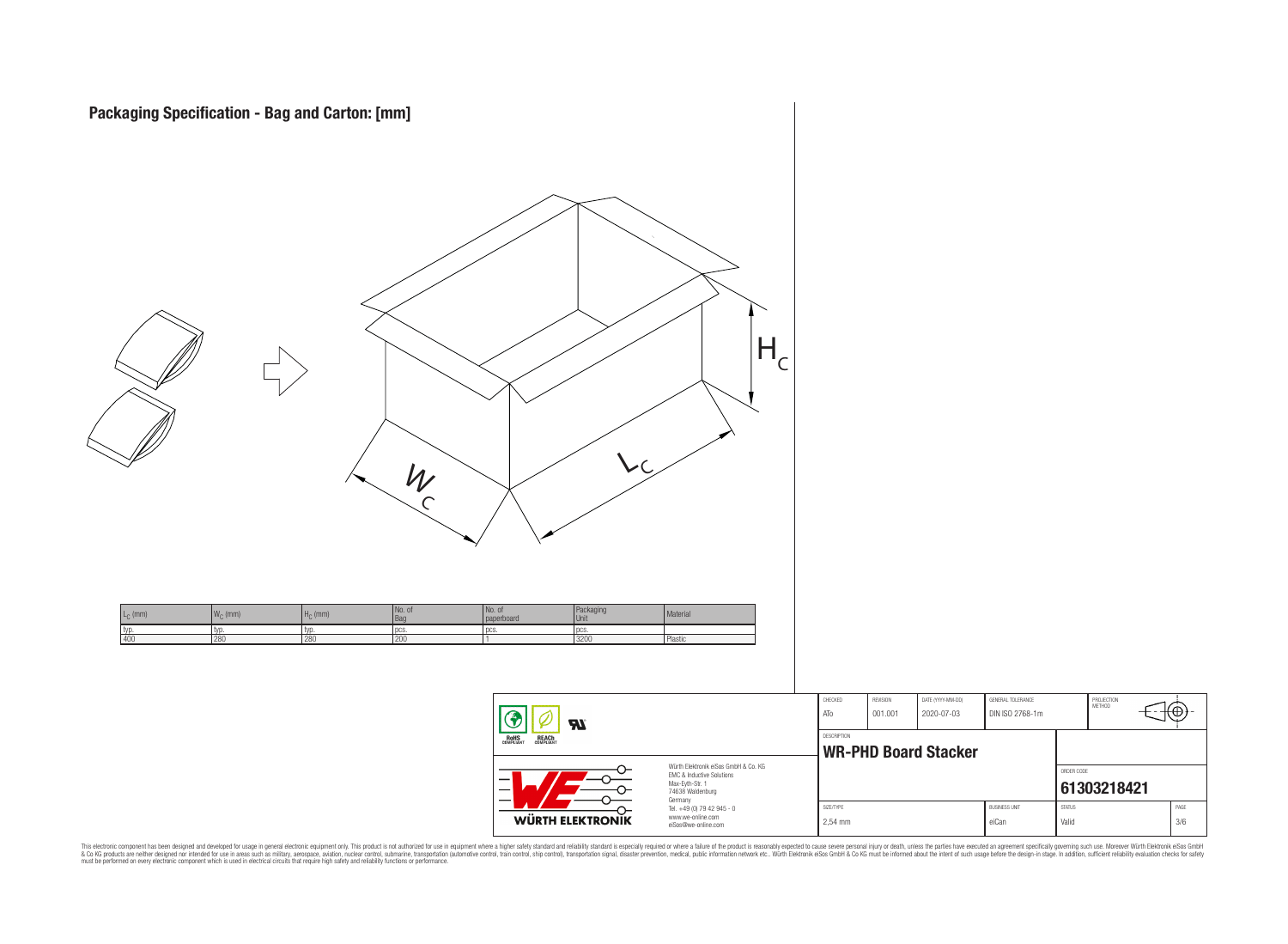# **Classification Wave Soldering Profile:**



# **Classification Wave Soldering Profile:**

| <b>Profile Feature</b>                             |                        | <b>Pb-Free Assembly</b>                     | <b>Sn-Pb Assembly</b>                       |  |  |
|----------------------------------------------------|------------------------|---------------------------------------------|---------------------------------------------|--|--|
| <b>Preheat Temperature Min</b>                     | s min                  | 100 °C                                      | 100 °C                                      |  |  |
| <b>Preheat Temperature Typical</b>                 | s typical              | 120 °C                                      | 120 °C                                      |  |  |
| <b>Preheat Temperature Max</b>                     |                        | 130 °C                                      | 130 °C                                      |  |  |
| Preheat Time $t_s$ from $T_{s,min}$ to $T_{s,max}$ | $L_{\rm S}$            | 70 seconds                                  | 70 seconds                                  |  |  |
| Ramp-up Rate                                       | ΔT                     | 150 $\degree$ C max.                        | 150 $\degree$ C max.                        |  |  |
| <b>Peak Temperature</b>                            | $T_{\text{D}}$         | $250 °C - 260 °C$                           | 235 °C - 260 °C                             |  |  |
| Time of actual peak temperature                    | $\mathfrak{t}_{\rm p}$ | max. 10 seconds<br>max. 5 seconds each wave | max. 10 seconds<br>max. 5 seconds each wave |  |  |
| Ramp-down Rate, Min                                |                        | $\sim$ 2 K/ second                          | $\sim$ 2 K/ second                          |  |  |
| Ramp-down Rate, Typical                            |                        | $\sim$ 3.5 K/ second                        | $\sim$ 3.5 K/ second                        |  |  |
| Ramp-down Rate, Max                                |                        | $\sim$ 5 K/ second                          | $\sim$ 5 K/ second                          |  |  |
| Time 25 $\degree$ C to 25 $\degree$ C              |                        | 4 minutes                                   | 4 minutes                                   |  |  |

refer to EN61760-1:2006

| Ϡ<br><b>R</b>                                         |                                                                                                                     | CHECKED<br>ATo       | REVISION<br>001.001                        | DATE (YYYY-MM-DD)<br>2020-07-03 | GENERAL TOLERANCE<br>DIN ISO 2768-1m |                        | PROJECTION<br><b>METHOD</b> |             |  |  |
|-------------------------------------------------------|---------------------------------------------------------------------------------------------------------------------|----------------------|--------------------------------------------|---------------------------------|--------------------------------------|------------------------|-----------------------------|-------------|--|--|
| <b>ROHS</b><br>COMPLIANT<br><b>REACH</b><br>COMPLIANT |                                                                                                                     |                      | DESCRIPTION<br><b>WR-PHD Board Stacker</b> |                                 |                                      |                        |                             |             |  |  |
| -                                                     | Würth Elektronik eiSos GmbH & Co. KG<br>EMC & Inductive Solutions<br>Max-Evth-Str. 1<br>74638 Waldenburg<br>Germany |                      |                                            |                                 |                                      | ORDER CODE             | 61303218421                 |             |  |  |
| <b>WÜRTH ELEKTRONIK</b>                               | Tel. +49 (0) 79 42 945 - 0<br>www.we-online.com<br>eiSos@we-online.com                                              | SIZE/TYPE<br>2.54 mm |                                            |                                 | <b>BUSINESS UNIT</b><br>eiCan        | <b>STATUS</b><br>Valid |                             | PAGE<br>4/6 |  |  |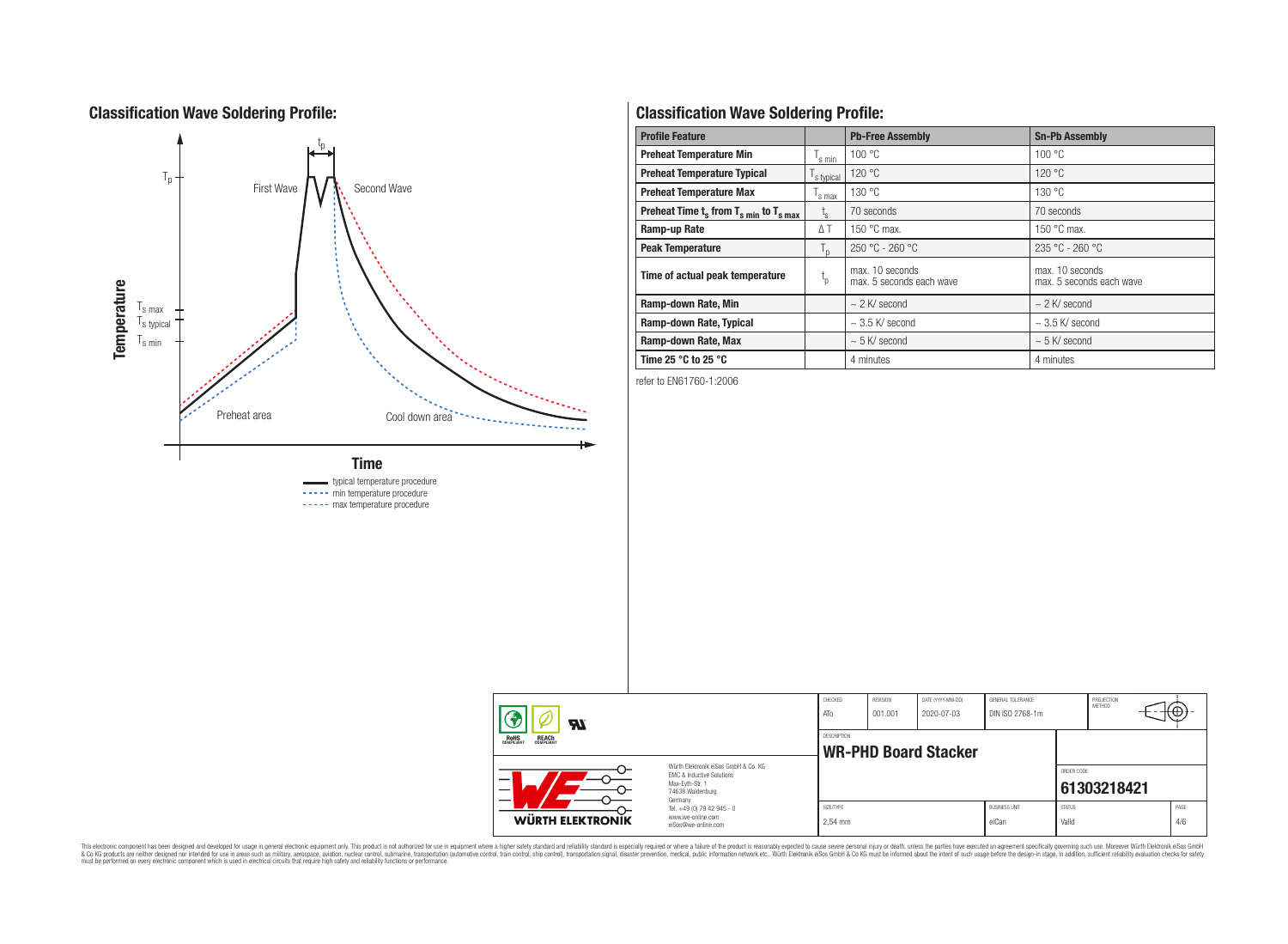# **Cautions and Warnings:**

# **The following conditions apply to all goods within the product series of the Connectors of Würth Elektronik eiSos GmbH & Co. KG:**

#### **General:**

- This mechanical component is designed and manufactured for use in general electronic equipment.
- Würth Elektronik must be asked for written approval (following the PPAP procedure) before incorporating the components into any equipment in fields such as military, aerospace, aviation, nuclear control, submarine, transportation (automotive control, train control, ship control), transportation signal, disaster prevention, medical, public information network, etc. where higher safety and reliability are especially required and/or if there is the possibility of direct damage or human injury.
- Mechanical components that will be used in safety-critical or high-reliability applications, should be pre-evaluated by the customer.
- The mechanical component is designed and manufactured to be used within the datasheet specified values. If the usage and operation conditions specified in the datasheet are not met, the component may be damaged or dissolved.
- Do not drop or impact the components, the component may be damaged.
- Prevent any damage or scratches on the component, especially on the actuator.
- Direct mechanical impact to the product shall be prevented (e.g overlapping of the PCB's).
- Würth Elektronik products are qualified according to international standards, which are listed in each product reliability report. Würth Elektronik does not warrant any customer qualified product characteristics beyond Würth Elektroniks' specifications, for its validity and sustainability over time.
- The responsibility for the applicability of the customer specific products and use in a particular customer design is always within the authority of the customer. All technical specifications for standard products do also apply to customer specific products.
- The mechanical component is designed to be used along with Würth Elektronik counterparts and tools. Würth Elektronik cannot ensure the reliability of these components while being used with other products.

### **Product Specific:**

### **Soldering:**

- The solder profile must comply with the technical product specifications. All other profiles will void the warranty.
- All other soldering methods are at the customers' own risk.

### **Cleaning and Washing:**

- Washing agents used during the production to clean the customer application might damage or change the characteristics of the component, body, pins and termination. Washing agents may have a negative effect on the long-term functionality of the product.
- Using a brush during the cleaning process may deform function relevant areas. Therefore, we do not recommend using a brush during the PCB cleaning process.

#### **Potting and Coating:**

• If the product is potted in the customer application, the potting material might shrink or expand during and after hardening. Shrinking could lead to an incomplete seal, allowing contaminants into the components. Expansion could damage the components. We recommend a manual inspection after potting or coating to avoid these effects.

#### **Storage Conditions:**

- A storage of Würth Elektronik products for longer than 12 months is not recommended. Within other effects, the terminals may suffer degradation, resulting in bad solderability. Therefore, all products shall be used within the period of 12 months based on the day of shipment.
- Do not expose the components to direct sunlight.
- The storage conditions in the original packaging are defined according to DIN EN 61760-2.
- The storage conditions stated in the original packaging apply to the storage time and not to the transportation time of the components.

#### **Handling:**

- Do not repeatedly operate the component with excessive force. It may damage or deform the component resulting in malfunction.
- In the case a product requires particular handling precautions, in addition to the general recommendations mentioned here before, these will appear on the product datasheet.

These cautions and warnings comply with the state of the scientific and technical knowledge and are believed to be accurate and reliable. However, no responsibility is assumed for inaccuracies or incompleteness.

| <b>ZZ</b><br><b>REACH</b><br>COMPLIANT<br>ROHS<br>COMPLIANT |                                                                                                                                                                                               | CHECKED<br>ATO                                    | REVISION<br>001.001 | DATE (YYYY-MM-DD)<br>2020-07-03 | GENERAL TOLERANCE<br>DIN ISO 2768-1m |                        | PROJECTION<br>METHOD |  | ₩           |
|-------------------------------------------------------------|-----------------------------------------------------------------------------------------------------------------------------------------------------------------------------------------------|---------------------------------------------------|---------------------|---------------------------------|--------------------------------------|------------------------|----------------------|--|-------------|
|                                                             |                                                                                                                                                                                               | <b>DESCRIPTION</b><br><b>WR-PHD Board Stacker</b> |                     |                                 |                                      |                        |                      |  |             |
| –                                                           | Würth Elektronik eiSos GmbH & Co. KG<br>EMC & Inductive Solutions<br>Max-Eyth-Str. 1<br>74638 Waldenburg<br>Germany<br>Tel. +49 (0) 79 42 945 - 0<br>www.we-online.com<br>eiSos@we-online.com |                                                   |                     |                                 |                                      | ORDER CODE             | 61303218421          |  |             |
| <b>WÜRTH ELEKTRONIK</b>                                     |                                                                                                                                                                                               | SIZE/TYPE<br>2.54 mm                              |                     |                                 | <b>BUSINESS UNIT</b><br>eiCan        | <b>STATUS</b><br>Valid |                      |  | PAGE<br>5/6 |

This electronic component has been designed and developed for usage in general electronic equipment only. This product is not authorized for use in equipment where a higher safety standard and reliability standard si espec & Ook product a label and the membed of the seasuch as marked and as which such a membed and the such assume that income in the seasuch and the simulation and the such assume that include to the such a membed and the such